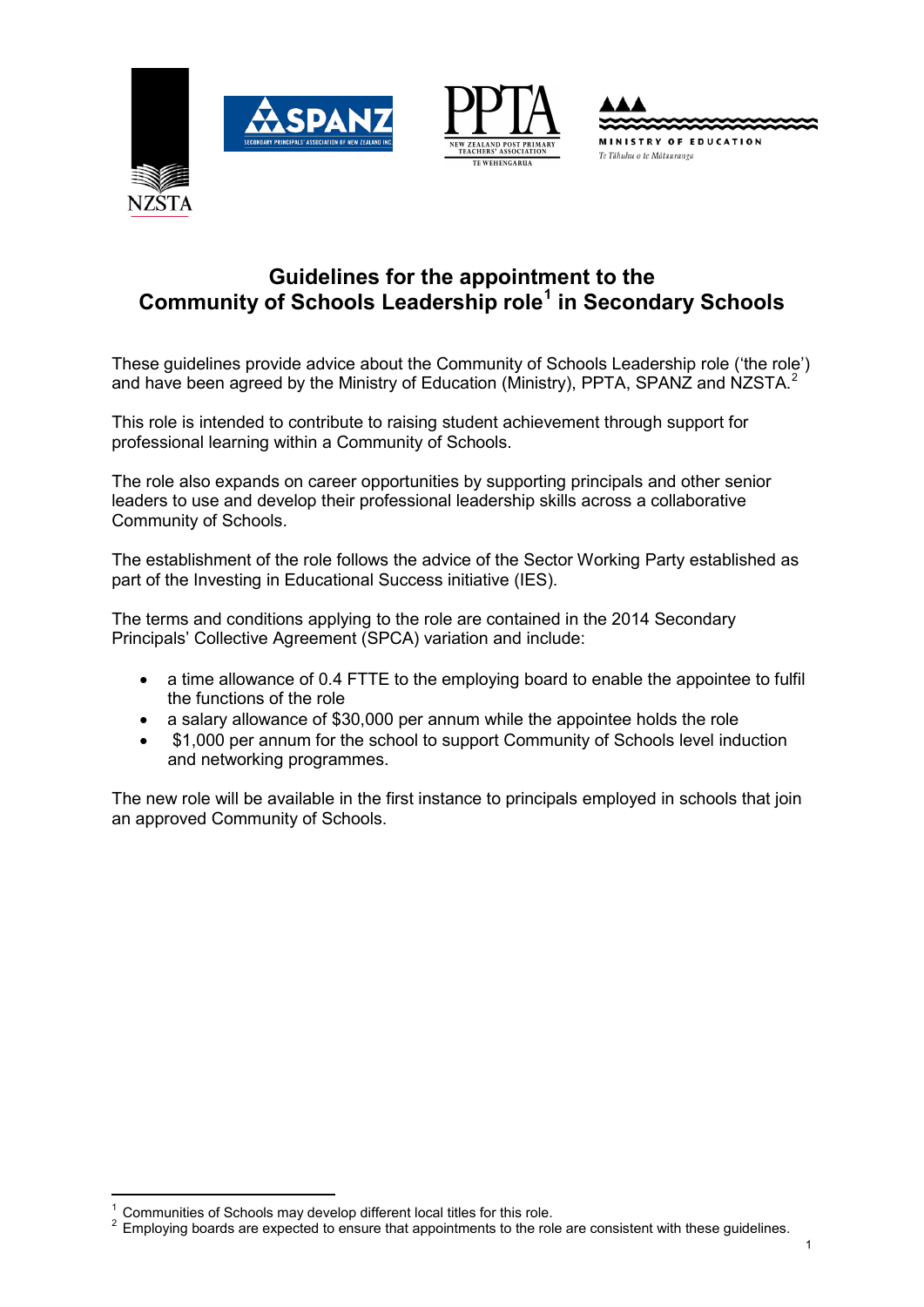# **Contents**

| Use of the time allowance for those in the Community of Schools Leadership role 4 |  |
|-----------------------------------------------------------------------------------|--|
|                                                                                   |  |
| Terms and Conditions of Appointment to the Community of Schools Leadership Role5  |  |
|                                                                                   |  |
|                                                                                   |  |
|                                                                                   |  |
| Induction and networking support and professional development for the role11      |  |
|                                                                                   |  |
|                                                                                   |  |
|                                                                                   |  |
|                                                                                   |  |
| Appendix 1                                                                        |  |
| Appendix 2                                                                        |  |
|                                                                                   |  |
|                                                                                   |  |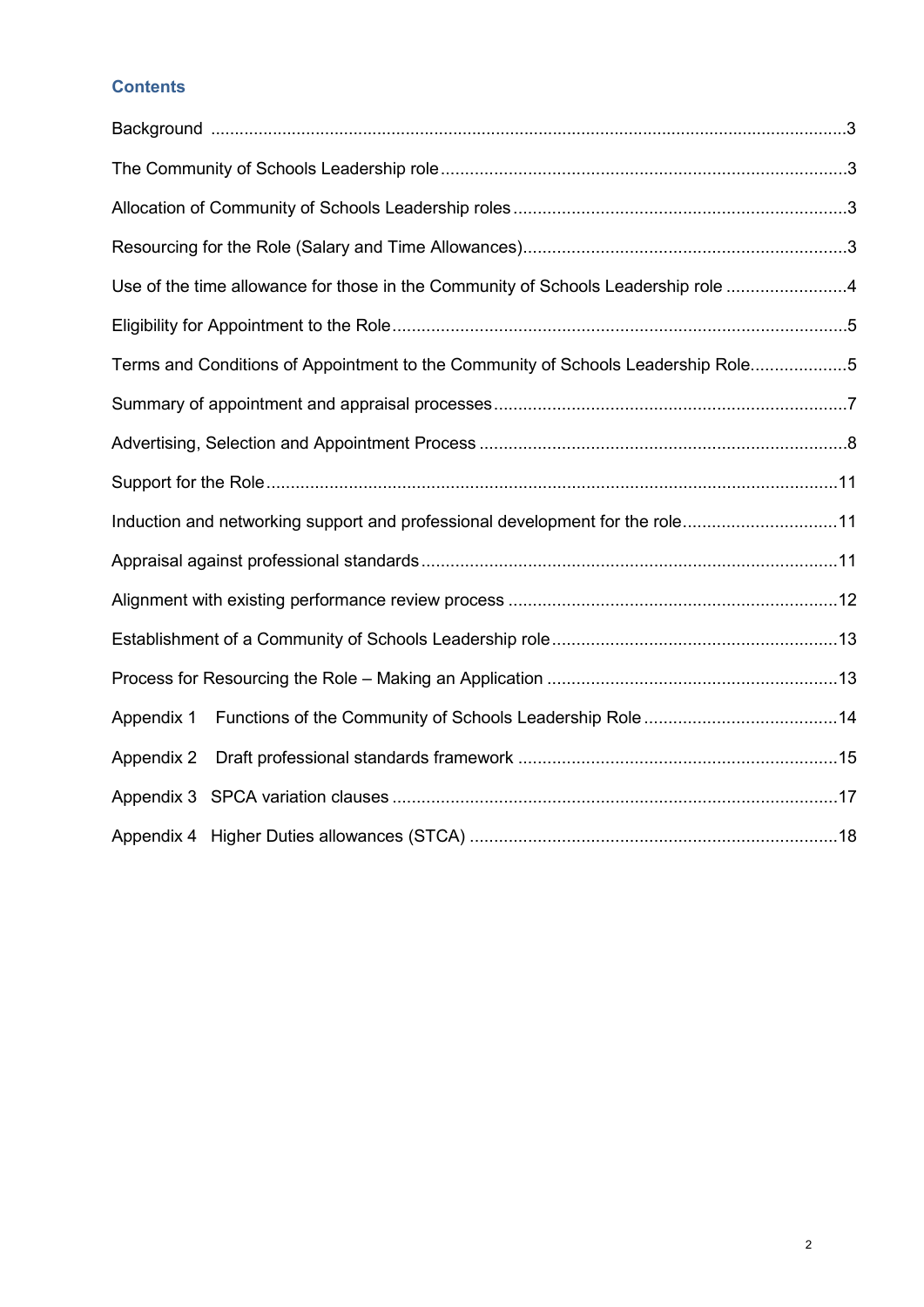#### <span id="page-2-0"></span>**Background**

The establishment of this role follows the recommendations made by the 2014 IES Working Group. One of the aims is to broaden the range of career options available to principals and other senior leaders and teachers to assist with the recruitment of graduates and promote the retention of experienced teachers who wish to focus on providing leadership in professional teaching practice.

#### <span id="page-2-1"></span>**The Community of Schools Leadership role**

The introduction of this role is intended to provide additional and complementary support to a Community of Schools (Community) rather than to replace existing arrangements or positions.

The core function of the role is to provide leadership in supporting, facilitating, promoting and implementing the work of the Community to achieve shared achievement objectives.

The purpose of the role includes:

- offering leadership in building productive collaboration within the Community
- facilitating the agreement of shared achievement objectives
- supporting the professional growth of leaders and teachers in the Community
- offering leadership in the use of professional expertise across schools to meet shared achievement objectives in collaboration with other principals in the Community.

The full range of nationally agreed functions of the role is identified in Appendix 1 of these guidelines. There may be additional local functions agreed for the role which focus on achieving the shared achievement aims across the Community.

A Community or employing board may provide additional resourcing and recognition to enable other senior teachers to support the appointee in their work.

The role should be seen in a support and guidance role focussed on professional growth across the Community. The appointee will provide feedback to employing boards and the Community as a whole on teachers employed in the across community roles. They may also, at the request of the employing board, provide feedback of teachers in the within school role. In both cases (except for staff employed in their own school) they will not be making summative judgements of performance.

This role is not responsible for making appraisal, performance management or competency judgements in relation to principals and teachers in other schools within the Community. The role should always be seen as a support and guidance role, operating with other principals and senior leadership colleagues within a high trust relationship. Employing boards however may ask the person in the role for feedback as part of the appraisal cycle of those in the Community of Schools Teachers (across community) roles with whom they work.

#### <span id="page-2-2"></span>**Allocation of Community of Schools Leadership roles**

Each approved Community of Schools will be entitled to allocate one role at any one time.

#### <span id="page-2-3"></span>**Resourcing for the Role (Salary and Time Allowances)**

The employing board(s) will, on notification of an appointment to the role, receive an additional 0.4 FTTE staffing (the equivalent of 10 hours per week) to enable the appointee to fulfil the functions of the role.

Appointees to the role will receive an allowance of \$30,000 per annum while they hold the role.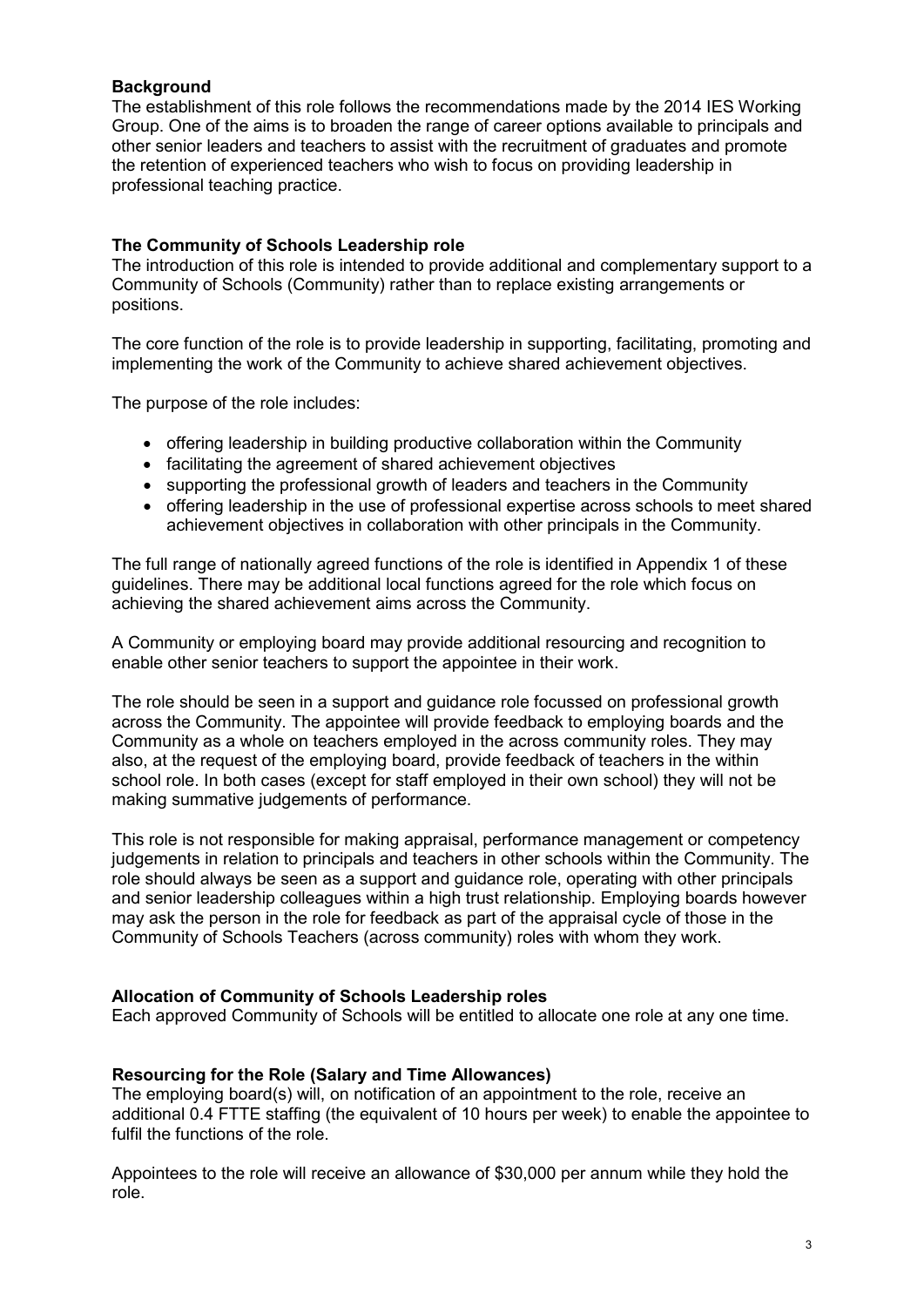Each role will generate \$1,000 per annum for the school to support Community-level induction and networking programmes.

The resourcing and salary allowance will be pro-rated in approved job share circumstances.

Unless otherwise stated in the SPCA the terms and conditions of appointment for the role will be in addition to the terms and conditions of principals covered by that Agreement.<sup>[3](#page-3-1)</sup>

<span id="page-3-0"></span>**Use of the time allowance for those in the Community of Schools Leadership role** While the time allowance to support this role is 0.4FTTE (the equivalent of 10 hours per week) it is not expected that the appointee will necessarily be away from their school for two days each week. The employing board, in consultation with the appointee, will organise the way in which this time will be used through the year to enable the appointee to fulfil their role functions.

It is anticipated that in most cases this will involve the transfer of some senior management responsibilities to other teachers.

As examples only:

-

- there may be a reallocation of duties at senior management, middle management and classroom teacher level to transfer some in-school responsibilities to allow the principal to carry out the functions of the role. The 0.4 FTTE time allowance may be distributed across some or all of those teachers who are picking up duties which require time during the day to perform. Some of the transfer of duties from their substantive role within their own school may recognise that some of the Community related functions may be fulfilled out of normal school hours.
- the school may temporarily add a senior position to their management team to pick up duties transferred<sup>[4](#page-3-2)</sup> by the principal and use the 0.4 time allowance to employ an additional part-time teacher (or increase the hours of part-time teachers) to pick up classes which are transferred.
- part of the time allowance might be used to transfer duties as above and the remaining time could be used to release a middle or senior manager or those in a senior teacher role in the school to support the role by undertaking administration/coordination duties for the Community.
- teachers who are reallocated duties by the employer as a consequence of the appointment of other teachers to the role will be entitled to an acting in a higher duty allowance to recognise those duties (see Appendix 3).

The re-organisation of the work is to be determined by the employer and principal(s) in the role, to best suit the operation of the Community and the organisational and management needs of their own school.

Having transferred some of their normal duties the person(s) in the role may:

- dedicate time during the week to spend in school on Community related matters
- dedicate some time in school time and some time out of school time each week for organisation of the Community
- take time as needed to work during any week on Community related matters

<span id="page-3-1"></span><sup>3</sup> Or, if a senior teacher who is not a principal is appointed to the role, the applicable agreement

<span id="page-3-2"></span>For example, the principal may transfer some duties to their Deputy Principal (DP) without a change in the latter's contact hours, with a proportion of the DPs duties transferred to the temporary senior manager position who is given reduced class contact. The 0.4 FTTE allowance is used to fund staffing to take the transferred classes.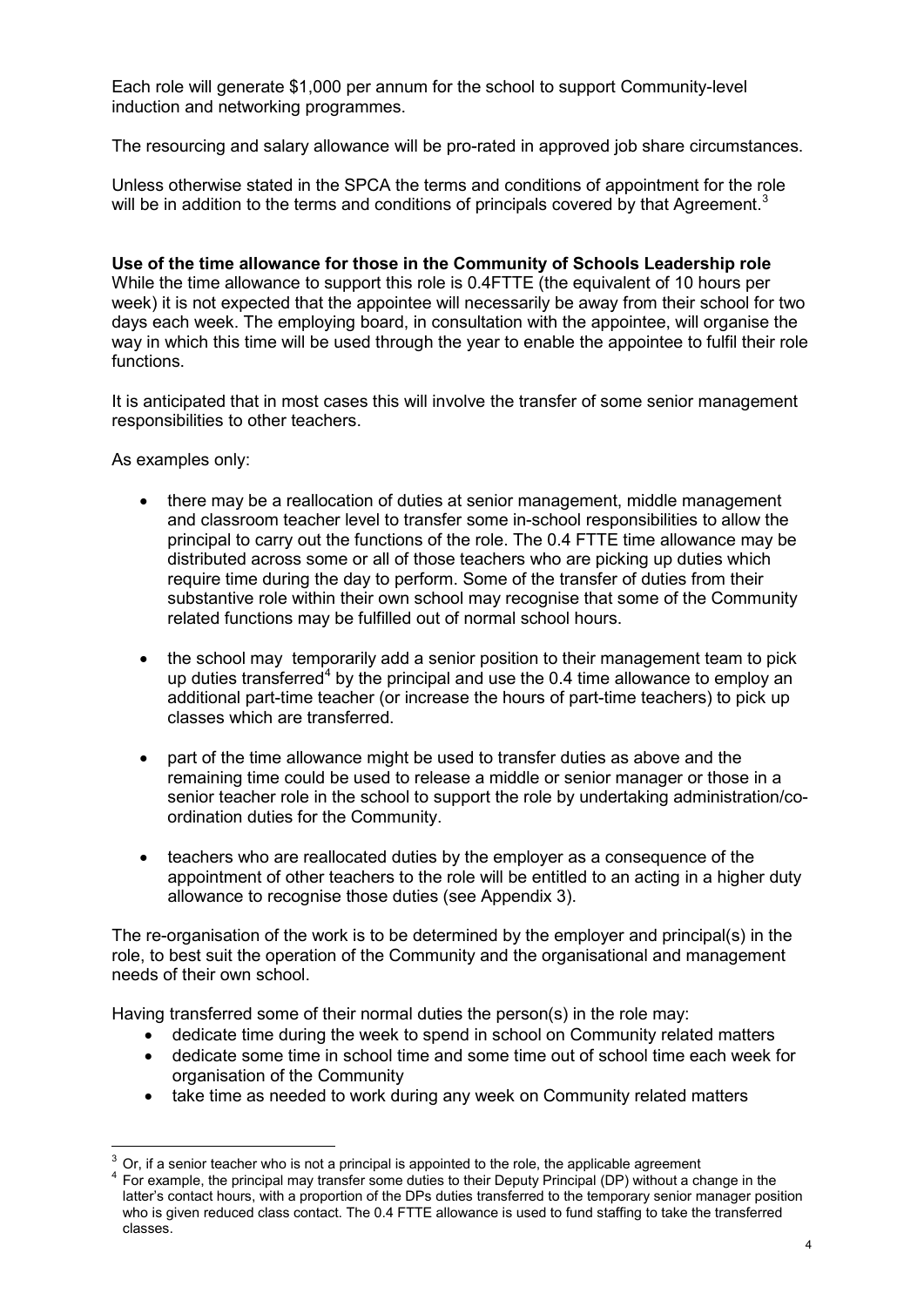- take periods of time as needed during the term or during the year to work on Community related matters
- any combination or variation of the above in order to arrange their role-related time in a way which is suitable for the individual, the Community and the employing school.

# <span id="page-4-0"></span>**Eligibility for Appointment to the Role**

The employing board will have to ensure that the application prerequisites to apply for the role are met.

In order to be eligible to apply for the role an applicant must have:

- the agreement of the employing board to apply for the role
- current employment within the Community
- a current practising certificate
- recent experience as a senior leader
- $\bullet$  met professional standards<sup>[5](#page-4-2)</sup> relevant to their current position.

In addition to these basic eligibility requirements there are a set of nationally agreed criteria for selection (see page 8 of these guidelines). Each Community may also establish its own local criteria in addition to these. Applicants will be advised of any local criteria.

#### **Alternative appointments**

Where a Community cannot select one principal from within the Community to the role, it can apply for approval from the Secretary for Education for alternatives (which may be subject to conditions). These alternative proposals could include:

- appointing more than one appointee to carry out the duties and functions of the role (where the Community of Schools Leadership allowances will be pro-rated between those in the role)
- appointing a senior manager/ teacher from within the Community who is not a principal (in which case the role-related allowances will apply in addition to the salary and allowances the teacher is entitled to under the Secondary Teachers' Collective Agreement (STCA)).

References in these guidelines to a *'principal in a Community of Schools Leadership role'*, or to a '*Community of Schools Leadership role*' or to '*the role*' can be read as including these options.

<span id="page-4-1"></span>**Terms and Conditions of Appointment to the Community of Schools Leadership Role** The role is for a fixed-term. There will be an initial term of two years (unless it is agreed that there will be a lesser term), subject to a maximum of one extension of up to two further years where the Community, employer and employee agree, and the independent adviser assigned to the Community affirms that the employee continues to meet the criteria for the role.

Reappointment to the role after the first two years does not require the Community to readvertise the position.

Unless otherwise stated in the SPCA $<sup>6</sup>$  $<sup>6</sup>$  $<sup>6</sup>$  or in these quidelines, the terms and conditions of</sup> appointment for the role will be in addition to the terms and conditions of appointees covered by that Agreement.

-

<sup>&</sup>lt;sup>5</sup> This will include principal's career structure criteria.

<span id="page-4-3"></span><span id="page-4-2"></span> $6$  Or as stated in the STCA if the appointee is not a principal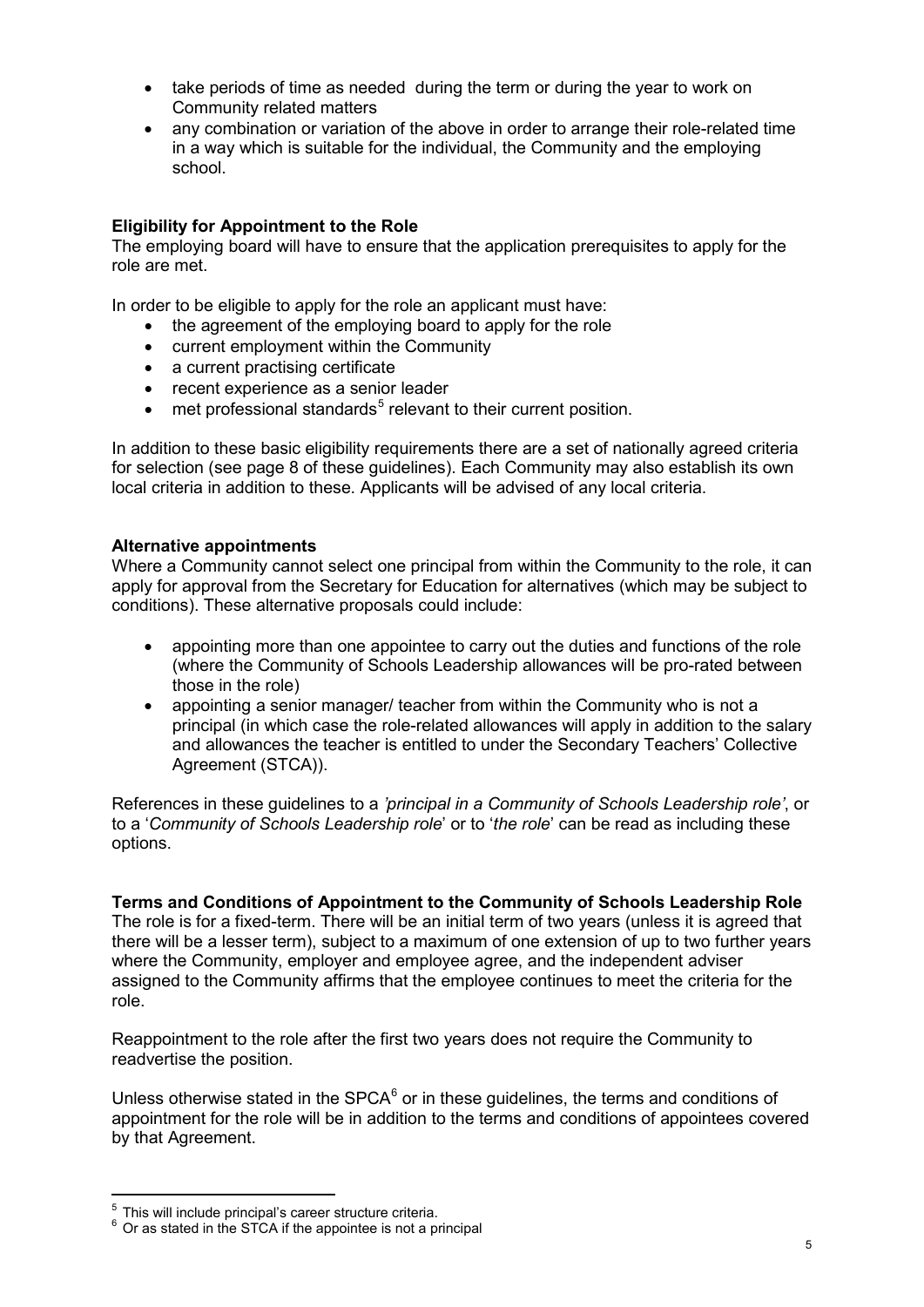It should be noted by the employer and potential applicants for the role that there is a limitation on the appointee's ability to take refreshment leave while they hold the role. That limitation is that:

- they may not take refreshment leave of more than one term while in the role and
- an application for refreshment leave is made with the approval of the employing board, following a consideration of the needs of the wider Community.

Note: While in the role they may apply under normal provisions and without the above constraints for leave which is to begin following the end of their period in the role.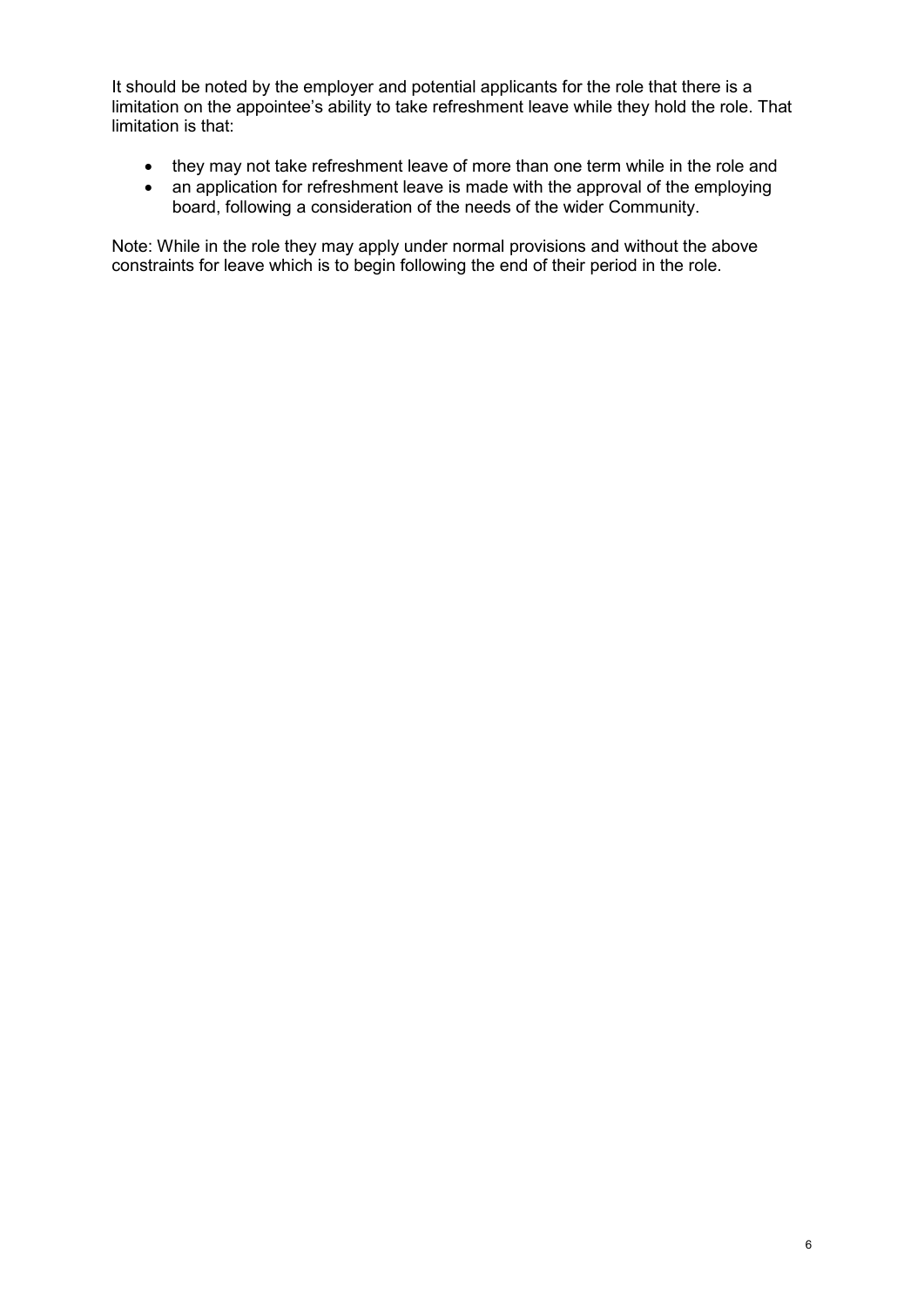### <span id="page-6-0"></span>**Summary of appointment and appraisal processes**

The following diagram outlines the agreed selection, appointment and appraisal process for the role. This does not apply to the reappointment process which is detailed on page 8.

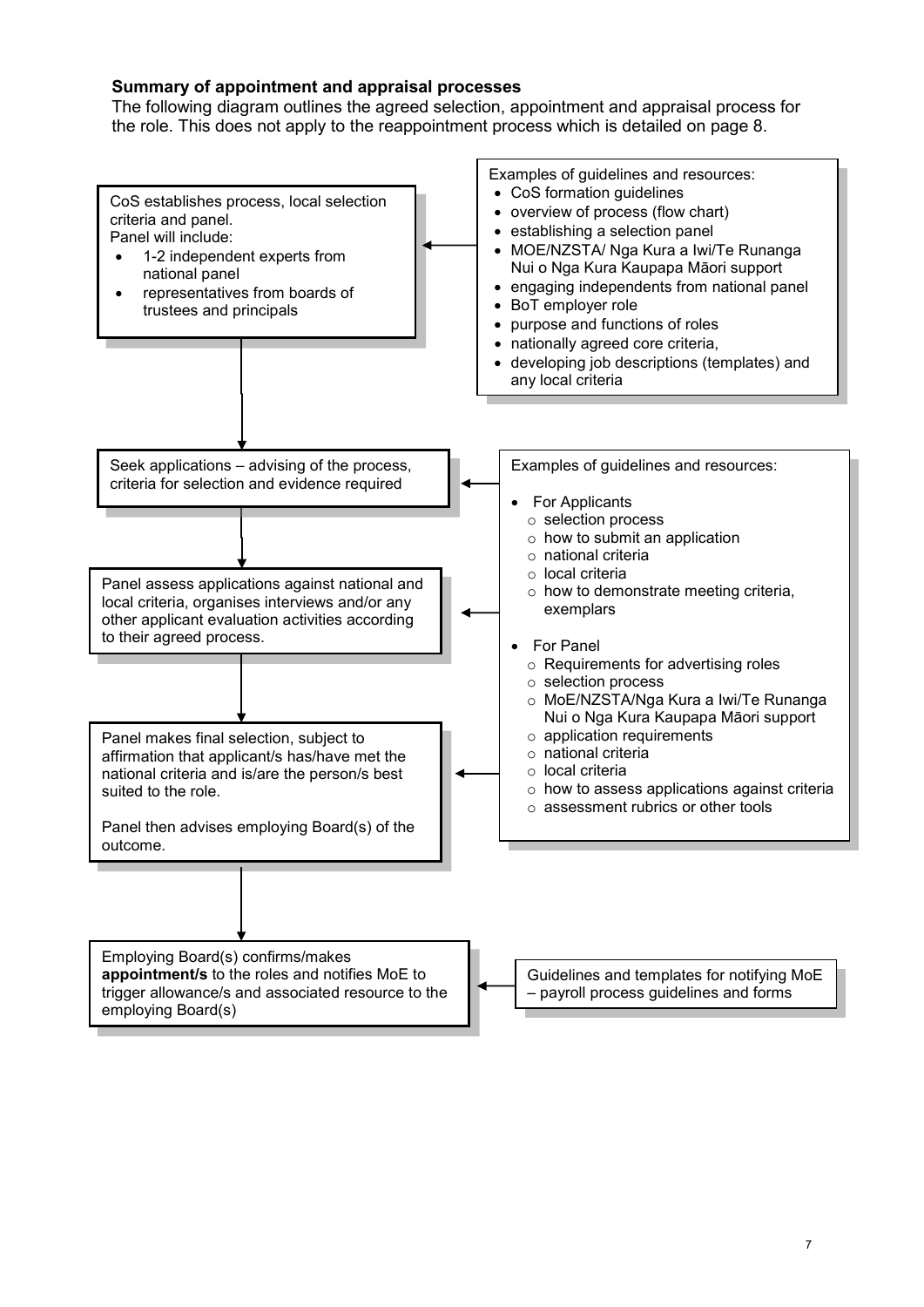# <span id="page-7-0"></span>**Advertising, Selection and Appointment Process**

#### **Advertising the role**

The trust and confidence of the boards, teaching and management staff across the Community in the person appointed is crucial to the success of this role.

All appointees to the role will be employees from within the Community.

The advertising process should:

- be open and transparent within the Community
- ensure that all principals in the Community are notified of the availability of the role. the eligibility requirements, the role description and the selection process.

#### **Reappointment to the role at the end of a fixed-term**

A Community may, at the end of the first fixed-term (in the role), elect to recommend that the incumbent be offered one further fixed-term of up to two years in the role if:

- the appointee still meets the criteria for selection; and
- they have met all relevant professional standards (and expectations) in the first fixed- term; and
- there is mutual agreement that to do so would be beneficial to the Community; and
- the employing board gives its approval.

The reappointment to the role at the end of the first fixed-term period will not require advertising within the Community. However, it will notify both its component schools and the Ministry that the reappointment has been made.

At the end of a second fixed-term appointment the role must be readvertised within the Community. The incumbent(s) will be not be precluded from reapplying for the advertised role if their employing board gives approval.

#### **Selection and appointment process**

-

There will be a stewardship group<sup>[7](#page-7-1)</sup> established by the Community to oversee its activities. The group will establish a selection panel which will include at least one Independent Adviser drawn from the National Panel of Independent Advisers (National Panel).

It is the responsibility of the employing board, with advice from the selection panel, to ensure that the most suitable applicant, according to the criteria, is selected for appointment to the role.

It is important teaching staff and community as well as boards and principals in the Community are consulted in developing the selection process, in order to build confidence in the role.

<span id="page-7-1"></span> $7$  'Stewardship group' refers to the group designated by the Community to oversee its processes and progress.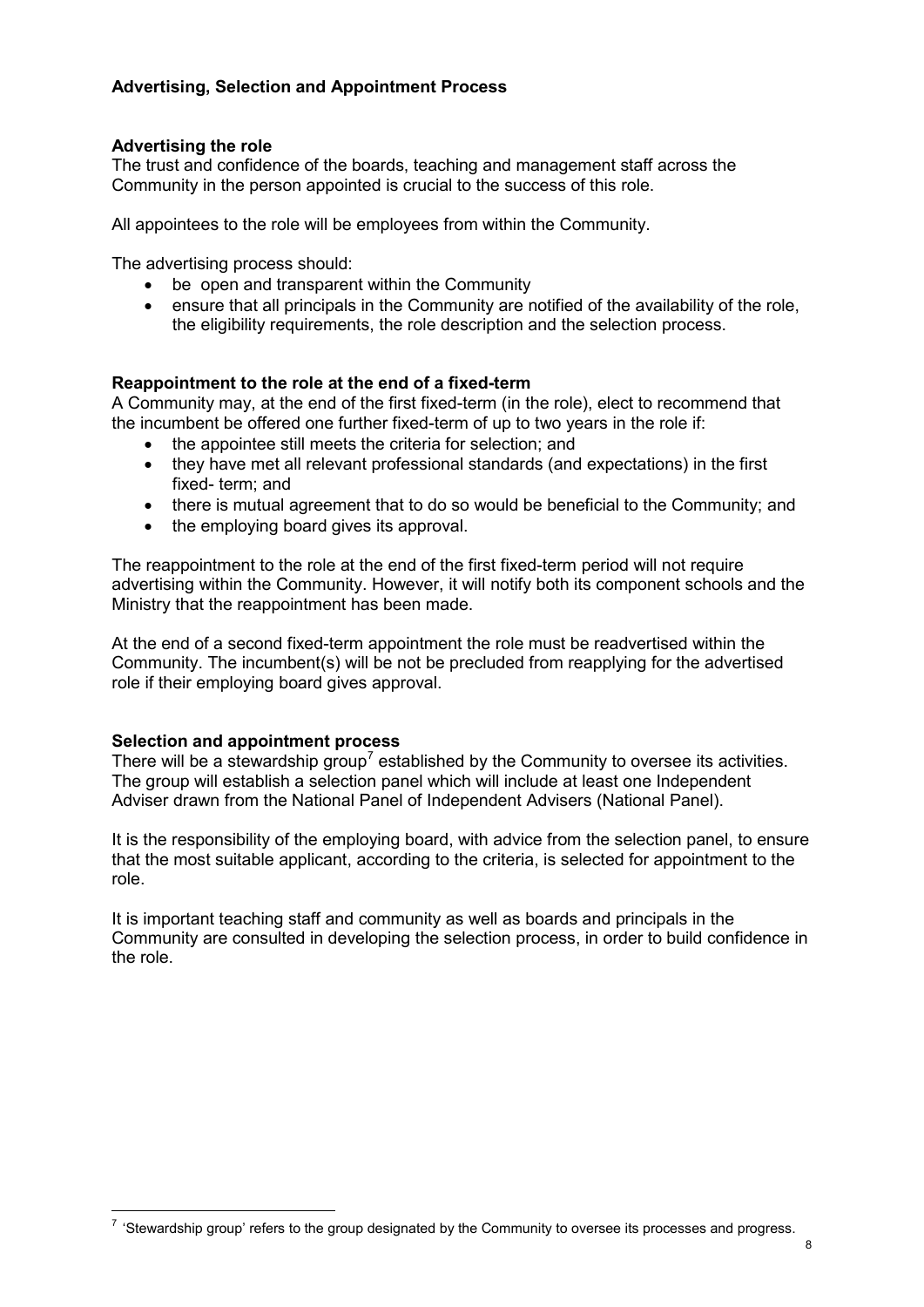# **National Criteria for selection to the Community of Schools Leadership Role**

The national criteria for selection for the role have been developed with the expectation that all appointees to the role will also continue to meet the Registered Teachers' Criteria and associated cultural competencies.<sup>[8](#page-8-0)</sup>

| <b>NATIONAL CRITERIA Community of Schools Leadership role:</b>                                                                           |                                                                                                                                                                                                                                                                                     |  |
|------------------------------------------------------------------------------------------------------------------------------------------|-------------------------------------------------------------------------------------------------------------------------------------------------------------------------------------------------------------------------------------------------------------------------------------|--|
| <b>PROFESSIONAL KNOWLEDGE IN PRACTICE - AKO</b><br><b>FOCUS AREA</b><br>Applicant demonstrates successful practice and understanding of: |                                                                                                                                                                                                                                                                                     |  |
|                                                                                                                                          |                                                                                                                                                                                                                                                                                     |  |
| <b>BICULTURAL</b><br><b>KNOWLEDGE</b><br><b>AND PRACTICE</b>                                                                             | Implications and applications of the Treaty of Waitangi in New Zealand across a<br>$\bullet$<br>range of educational settings<br>Māori enjoying and achieving educational success as Māori<br>$\bullet$<br>Leading collaboratively on strategic bicultural initiatives<br>$\bullet$ |  |
| <b>PLANNING FOR</b><br><b>SUCCESS</b>                                                                                                    | Leading negotiations across a range of views on development of collaborative<br>$\bullet$<br>plans and evidence-based cycles of collective inquiry that have resulted in<br>improved <sup>9</sup> outcomes for diverse (all) learners                                               |  |
| <b>EFFECTIVE</b><br><b>TEACHING AND</b><br><b>LEARNING</b>                                                                               | Leading major change with colleagues using current and relevant research<br>$\bullet$<br>evidence to improve leadership and teaching capability to support every student<br>to learn and achieve <sup>10</sup> in ways that recognise their identity, language and<br>culture       |  |
| <b>PROFESSIONAL</b><br><b>LEARNING</b>                                                                                                   | • Using a range of evidence to collaboratively identify professional learning<br>strengths and needs of self and others and to monitor progress towards goals<br>Leading collaborative professional learning approaches that improve outcomes<br>for diverse (all) learners         |  |

| <b>NATIONAL CRITERIA Community of Schools leadership role:</b><br>PROFESSIONAL RELATIONSHIPS, VALUES AND ENGAGEMENT - MAHI TAHI |                                                                                                                                                                                                                  |
|---------------------------------------------------------------------------------------------------------------------------------|------------------------------------------------------------------------------------------------------------------------------------------------------------------------------------------------------------------|
| <b>FOCUS AREA</b>                                                                                                               | Applicant demonstrates successful practice and understanding of:                                                                                                                                                 |
| <b>VALUES</b>                                                                                                                   | Respecting and valuing the culture, knowledge and expertise of others<br>Taking agency for own professional development to improve teaching and<br>learning                                                      |
| <b>RELATIONSHIPS</b>                                                                                                            | Being open to collaborative learning and constructive problem-solving<br>Building and maintaining relationships of challenge, trust and respect                                                                  |
| <b>ENGAGEMENT</b>                                                                                                               | Leading and sustaining educationally powerful connections within the school and<br>$\bullet$<br>across the CoS and its communities to develop and realise shared goals that<br>lead to improved student outcomes |

The Community may also develop local selection criteria to supplement the national criteria. Applicants will be advised of any local criteria.

<sup>&</sup>lt;sup>8</sup> This will include the principal's career structure criteria.<br><sup>9</sup> 'Improve'/'improved' should be read as consistent with t -

<span id="page-8-1"></span><span id="page-8-0"></span>Improve'/'improved' should be read as consistent with the general intent to support system-wide improvement and the BES meaning of 'improvement' as *"optimising ongoing educational improvement in valued outcomes for diverse (all) learners with a priority for accelerated improvement for learners who have been underserved in their education or disadvantaged".* <sup>10</sup> 'Achieve' should be understood to mean valued outcomes as set out in *The New Zealand Curriculum* and/or

<span id="page-8-2"></span>*Te Marautanga o Aotearoa* and/or *Te Aho Matua o ngā Kura Kaupapa Māori o Aotearoa* and/or *Te Piko o te Mahuri* including student achievement.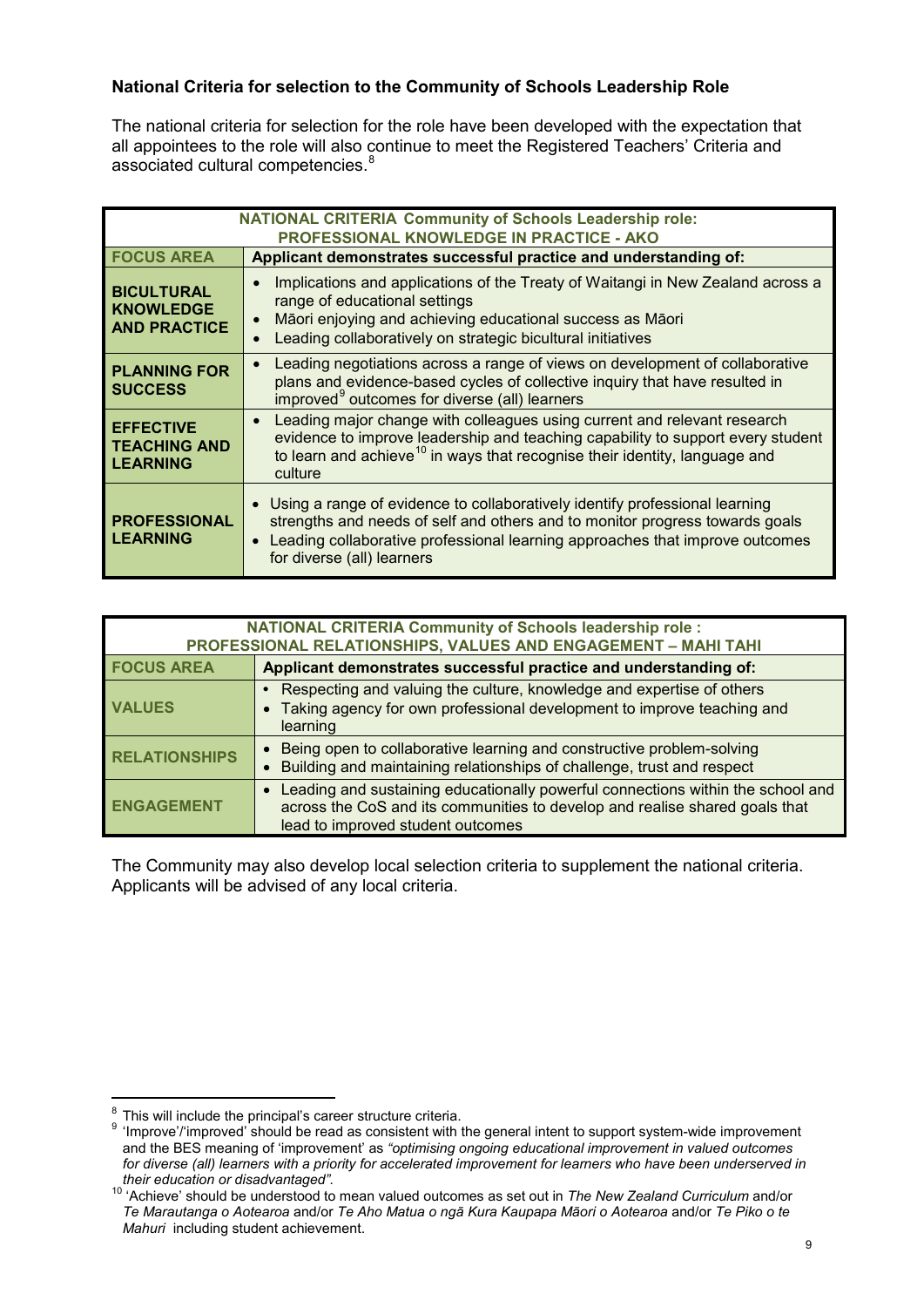## **Assessment of applicants against National Criteria**

Applicants will be assessed on the basis of the evidence of practice and understanding that they provide (see below). An adviser from the National Panel will assist the Community in making the selection.

In addition to considering the range of evidence submitted by the applicant for the role the independent adviser and the selection panel could undertake a visit to the applicant's school to inform their assessment.

The following evidence will be needed for assessment.

## **EVIDENCE TO SUPPORT ASSESSMENT: Community of Schools Leadership role**

- Application and CV in the format required
- Evidence of values, knowledge and capabilities in relation to national criteria (and local criteria if required)
- Statement of how CoS focus will be approached and evidence of expertise
- Referees' reports
- Evidence from any school visits made by independent advisor/selection panel
- Evidence in the public domain such as ERO reports, school websites, Education Counts data
- Other evidence deemed relevant by the selection panel
- Applicants might also provide
	- School charter and strategic plan<br>○ Principals' reports to boards of tru
	- Principals' reports to boards of trustees

#### **Evaluation of the evidence in relation to the national criteria**

An independent adviser from the National Panel will sit on each Community's selection panel to evaluate applicants against the national criteria for the role. The methods of evaluation and how the judgements are made in relation to the national criteria will be developed by the National Panel. The process for forming that panel will not be completed until 2015.<sup>11</sup>

#### **Establishment of National Panel**

The appointment of the National Panel will be made by a group representing the sector. The process to be followed is:

- a representative sector group (including Ministry, PPTA, NZSTA) will develop the process and requirements for the roles.
- the group will advertise for, and appoint, the independent Chair of the National Panel.
- the group (including Chair of National Panel) will develops the job descriptions and requirements for the National Panel members.
- the group will advertise for and select the panel members.
- there will be a period of National Panel training and induction.
- the independent panel will then develop the methods of evaluation and how the judgements are made in relation to the national criteria.

#### **Feedback Mechanism**

-

The feedback mechanism for applicants will include feedback about the national criteria (and local criteria where relevant) against which they have been considered and related to the evidence they have produced in support of their application. This should happen for all applicants whether the applicant meets the criteria or not and whether they are successful in appointment to the role or not. For successful applicants, this feedback should be used in formulating a development plan for appraisal against the professional standards for the role.

<span id="page-9-0"></span> $11$  Note for the first round of appointments for 2015 a small interim panel of advisors will be appointed.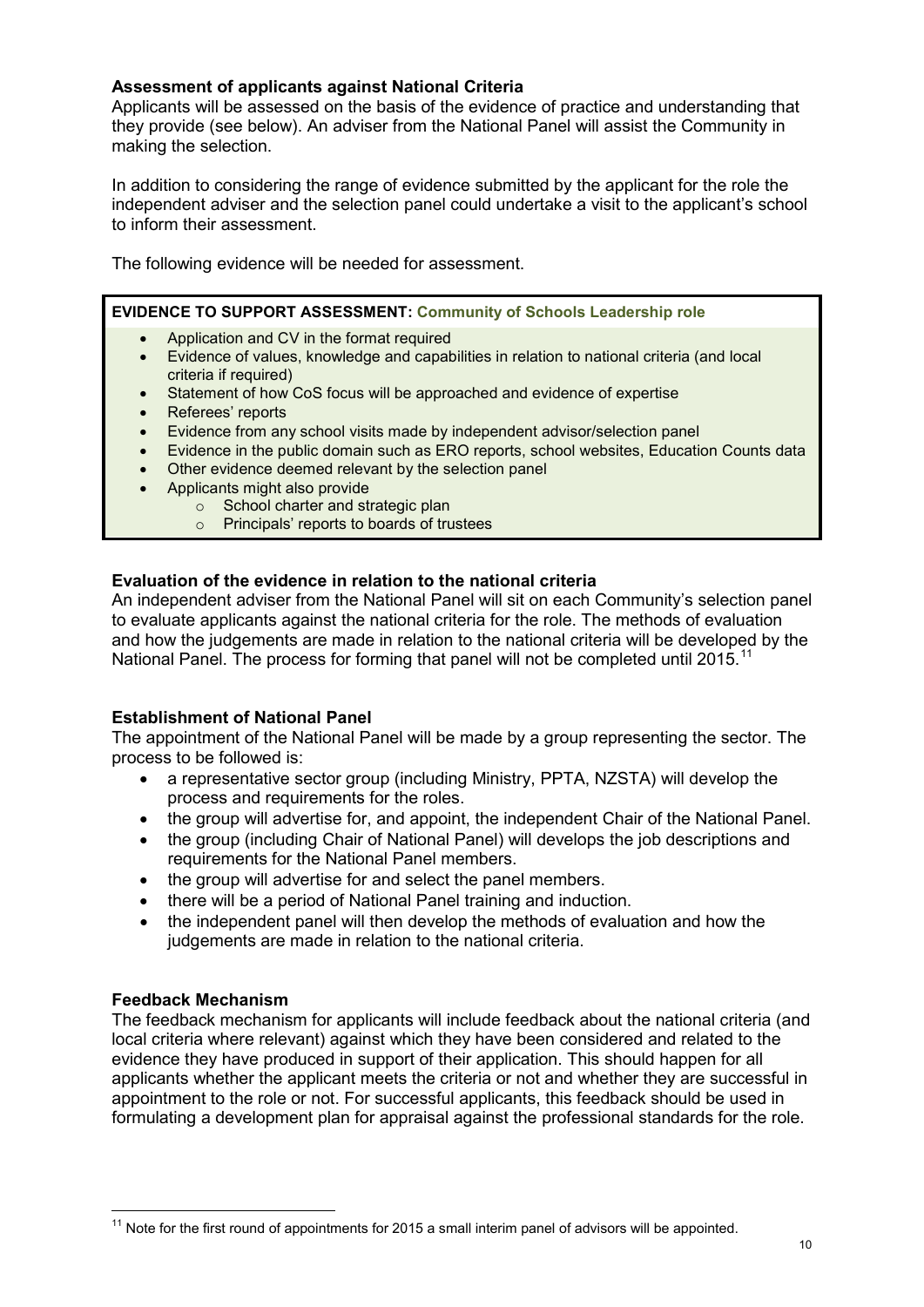#### **Tools and resources to support applicants**

- criteria (national and local) and indication of relevant evidence expected to support application
- assessment process, including process for interviews and any other methods to evaluate applicants
- advice on nominating referees
- information about materials available.

#### **Appointments process**

The selection panel select the person but the employing board is then responsible for the formal appointment of the successful candidate to the role and for all matters relating to the performance of the appointee in their role, as well as for all matters relating to the performance of their existing role in their school.

Where a Community has been unable to appoint anyone to the role it will retain the entitlement to the resourcing for the position until an appointment is made.

#### <span id="page-10-0"></span>**Support for the Role**

The employing board(s) should consider support for the appointee to attend local, regional or national meetings of those in the role and appropriate professional learning opportunities.

Where possible the non-employing schools in the Community may consider providing the following support for the role:

- access to an appropriate work space
- access to the school's across community teachers
- access to each school's timetable and principal's availability
- access to appropriate student achievement information to support the implementation of the Community's achievement plan
- a designated contact person.

#### <span id="page-10-1"></span>**Induction and networking support and professional development for the role**

PPTA, Ministry and NZSTA recognise the importance of induction for the role. There is to be a collaborative and integrated approach for the appointments made to these roles. The importance of networking opportunities for the role is also recognised and development of this at regional and community level will be supported by PPTA, the Ministry and NZSTA.

Each role will generate \$1,000 per annum to the employing school, which is to be used to support Community-level induction and networking programmes relevant to the role.

Those in the role are encouraged to participate in training days, network/cluster groups, and relevant professional learning opportunities.

The employing board and the person in the role should plan and agree a process of induction and networking and an appropriate programme of professional development. This should take into account the relevance to the role and the professional development needs of the appointee in the context of the Community achievement plan.

#### <span id="page-10-2"></span>**Appraisal against professional standards**

The person(s) in the role will be assessed by the employing board against the national criteria for selection and the expectations agreed for the role in relation to the Community plan. When the professional standards for the role are developed they will be used for appraisal.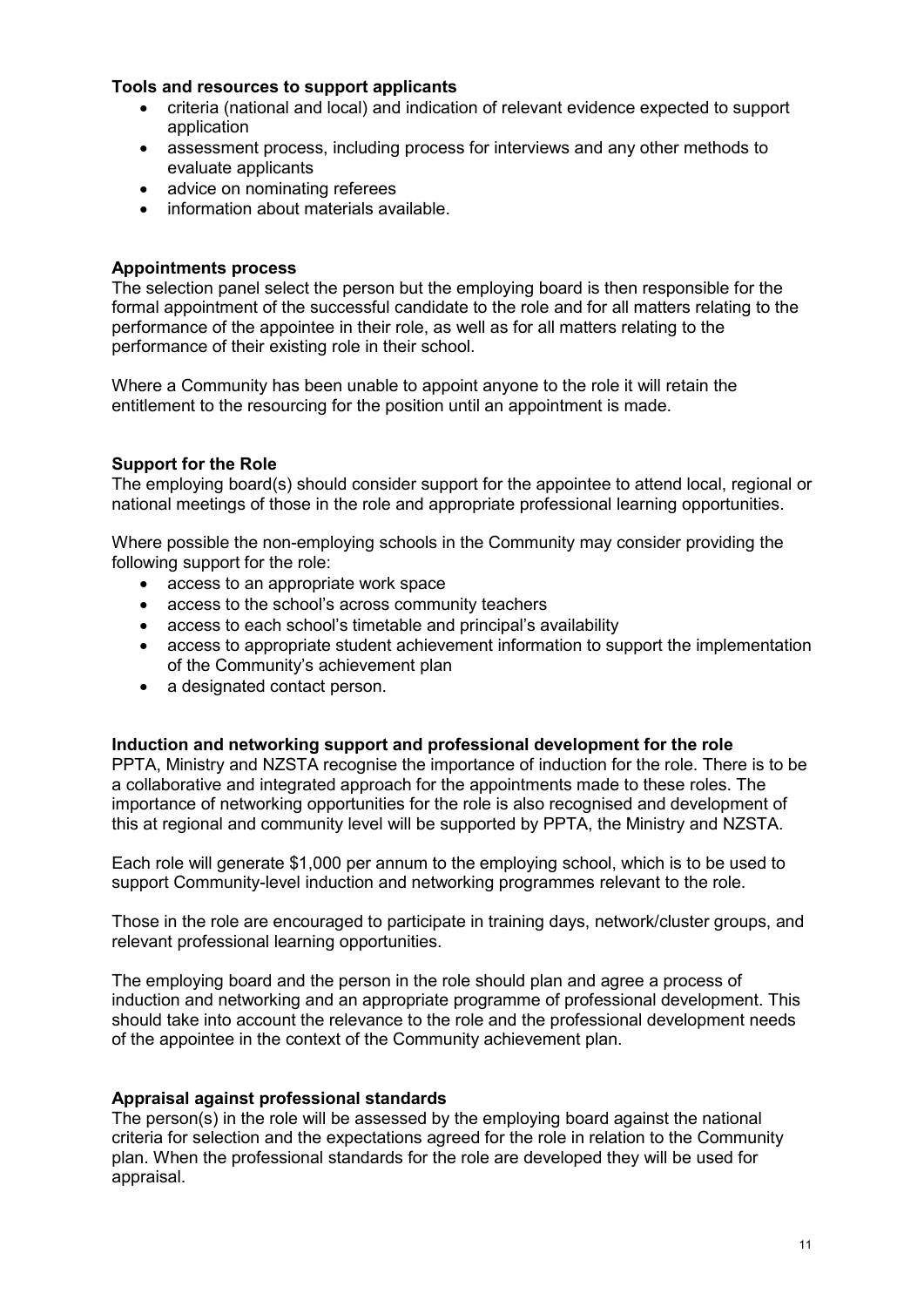The standards will be finalised during 2015. They will build on the framework developed by a Professional Standards Writing Group established by the IES Working Party, which is shown in Appendix 2.

Until the professional standards are finalised the role can be appraised using the selection criteria.

#### <span id="page-11-0"></span>**Alignment with existing performance review process**

The appraisal process is intended to be integrated with, rather than additional to, the school's normal appraisal cycle/processes and should not increase the overall appraisal load on the person in the role. This is illustrated below.



The person in the role would provide input into developing the Community related expectations for the role that will be the subject of appraisal before the appraisal cycle begins.

It is expected that the Community and the independent adviser would be involved in order to support the employing board to develop the new Community focus within the performance agreement.

The appraisal remains the responsibility of the employing board.

The appraisal will consider the current role and the new functions associated with the person in the role. The board may seek input to the appraisal in relation to the Community functions as appropriate. It should be incorporated into the school's normal appraisal cycle.

In respect to the components that relate to Community functions, the board will seek input from the independent adviser and from the Community when appraising the holder of the role on those functions which are part of the role.

Where appraisal components are common to both the principal's core role and to the role an integrated appraisal would take place using evidence from wherever is appropriate.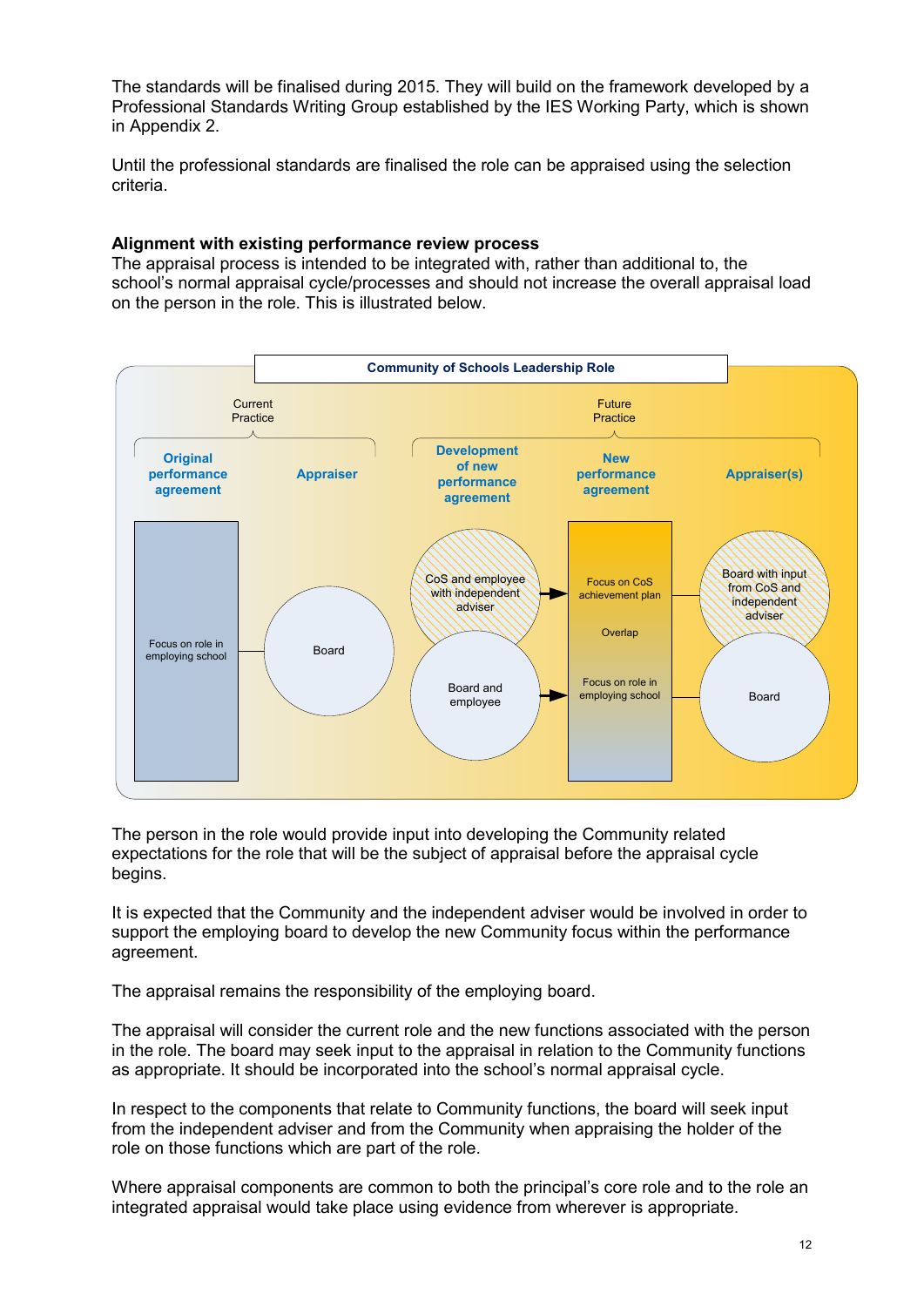NZSTA and PPTA have prepared further agreed advice on good practice in appraisal of those with these roles. [link to document Guidelines for appraising Community of School (CoS) Leadership and Teacher Roles]

# <span id="page-12-0"></span>**Establishment of a Community of Schools Leadership role**

An appointee to the role will lose the role allowance in any of the following circumstances:

- where the fixed term of the appointment to the role ends
- where the employing board, in consultation with the Community, accepts the voluntarily relinquishment of the role (from the date the relinquishment takes effect)
- when they cease to be employed in their current in-school role by the school that appointed them to the role
- when the employing board becomes ineligible to make the allowance available because it withdraws from the Community<sup>[12](#page-12-2)</sup>
- when the employing board becomes ineligible to make the allowance available because of the disestablishment of the Community.

The provisions applying when a person ceases to hold the role are to be found in the SPCA in the following clauses:

| Reason for loss                                    | <b>Provision/ Clauses</b> |
|----------------------------------------------------|---------------------------|
| At the end of a fixed-term appointment period      | $N/A$ – normal end of     |
|                                                    | employment processes      |
| On voluntarily relinquishing the role              | N/A - normal end of       |
|                                                    | employment processes      |
| On ceasing to be employed in the appointing school | N/A - normal end of       |
|                                                    | employment processes      |
| The withdrawal of the employing school from the    | $3.7.8$ (d)               |
| Community                                          |                           |
| The disestablishment of the Community              | $3.7.8$ (d)               |

Note: The removal of the Community of Schools Leadership allowances and any associated Higher Duties Allowances will not trigger a CAPNA process in the employing school.

# <span id="page-12-1"></span>**Process for Resourcing the Role – Making an Application**

Appointments to the role may be made at any time.

An application will need to be completed by the employing board informing the Ministry the role has been filled. It will give the necessary details about the appointee. Once the application is approved this will trigger school resourcing, release time and the allowance to be paid to the appointee. This will be set up for the period of the fixed-term.

If at the end of the first fixed-term, a further fixed-term of appointment is agreed, the Ministry will need to be notified to ensure the school resourcing, allowance and release time continue.

The Ministry must be notified when the appointee is no longer eligible to hold the role, this would include:

• where the appointee voluntarily relinquishes the role

-

- when the appointee ceases to be employed in their current in-school role by the school that appointed them to the role
- when the employing board becomes ineligible to make the allowance available because it withdraws from the Community
- when the employing board becomes ineligible to make the allowance available because of the disestablishment of the Community.

<span id="page-12-2"></span> $12$  A school would need to give notice of an intention to withdraw no later than the end of term 2 to allow for resourcing adjustments and disestablishment of role processes.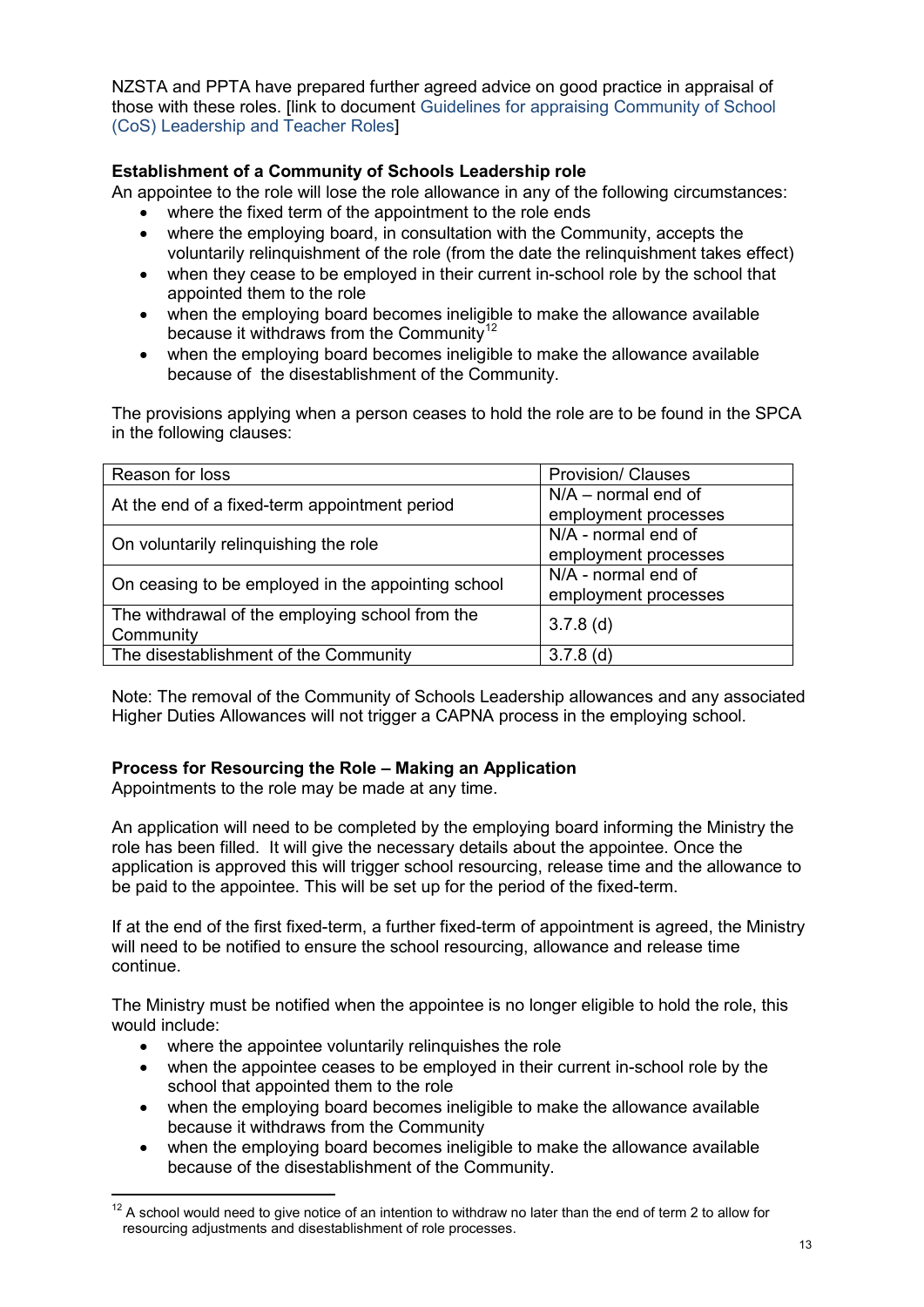# <span id="page-13-0"></span>**Appendix 1 Functions of the Community of Schools Leadership Role**

| <b>Community of Schools Leadership Role</b>                                                                                                                                                                                                                                       |                                                                                                                                                                                                                                                                                                                                                                                                                                                                                                                                                                                                                                                                                                                                                                                                                                                                                                                                                                                                                                                                                                                                                                                                                                                                                                                                          |  |
|-----------------------------------------------------------------------------------------------------------------------------------------------------------------------------------------------------------------------------------------------------------------------------------|------------------------------------------------------------------------------------------------------------------------------------------------------------------------------------------------------------------------------------------------------------------------------------------------------------------------------------------------------------------------------------------------------------------------------------------------------------------------------------------------------------------------------------------------------------------------------------------------------------------------------------------------------------------------------------------------------------------------------------------------------------------------------------------------------------------------------------------------------------------------------------------------------------------------------------------------------------------------------------------------------------------------------------------------------------------------------------------------------------------------------------------------------------------------------------------------------------------------------------------------------------------------------------------------------------------------------------------|--|
| <b>Functions</b>                                                                                                                                                                                                                                                                  |                                                                                                                                                                                                                                                                                                                                                                                                                                                                                                                                                                                                                                                                                                                                                                                                                                                                                                                                                                                                                                                                                                                                                                                                                                                                                                                                          |  |
| <b>Purposes</b><br>Offering leadership in<br>building productive<br>collaboration within<br>Communities of<br>Schools.<br><b>Building relationships</b><br>with ECE and tertiary to<br>strengthen the transition<br>of students, and to<br>better support student<br>achievement. | establish strong links, through the Principal or Tumuaki, with each school and<br>$\bullet$<br>kura in the Community of Schools<br>identify, with leaders within the Community of Schools, any specialist<br>$\bullet$<br>expertise needed to support:<br>the development of a shared culture of collaboration<br>responsiveness to cultures within the Community of Schools<br>facilitate agreement within the Community of Schools about the structures<br>and processes that will be used to:<br>manage and coordinate (resources and activities)<br>make Community of Schools' decisions<br>$\qquad \qquad -$<br>develop cohesiveness amongst all involved<br>$\overline{\phantom{0}}$<br>strengthen participation of students, parents, whānau and wider<br>community<br>promote student achievement and well-being<br>use Community of Schools' achievement plan to establish clarity of roles,<br>responsibilities and accountabilities between schools and the Community of<br>Schools, including respective responsibilities for representing the Community<br>of Schools as a whole and in relation to the community plan in each school<br>and kura<br>work with school and kura leaders to ensure the coordination of the activities<br>of the schools or kura in meeting the objectives of their shared achievement<br>plan |  |
|                                                                                                                                                                                                                                                                                   | promote collective responsibility for student achievement and well-being                                                                                                                                                                                                                                                                                                                                                                                                                                                                                                                                                                                                                                                                                                                                                                                                                                                                                                                                                                                                                                                                                                                                                                                                                                                                 |  |
| Facilitating the<br>agreement of shared<br>achievement objectives.                                                                                                                                                                                                                | within schools and kura and across the Community of Schools.<br>support school and kura leaders to identify potential shared long-term and<br>short-term achievement objectives<br>facilitate with school and kura leaders and boards the development and<br>$\bullet$<br>implementation of the agreed shared achievement plan<br>offer advice to school and kura leaders within the Community of Schools to<br>$\bullet$<br>support the objectives of the plan<br>together with school and kura leaders and teachers identify the knowledge<br>and skills that teachers and leaders need in each school and kura and across<br>the community in order to meet the needs of students in relation to the<br>shared achievement objective<br>facilitate planning, with the other school and kura leaders in the community,<br>to strategically allocate the resources of teaching expertise and Inquiry Time<br>coordinate the activities of the schools and kura in meeting the objectives of<br>the plan<br>work with school and kura leaders to develop a shared approach to reporting<br>on progress<br>report on overall progress on the achievement plan.                                                                                                                                                                            |  |
| Supporting the<br>professional growth of<br>leaders and teachers.<br>Offering leadership in<br>the use of professional<br>expertise across schools<br>to meet shared<br>achievement objectives<br>in collaboration with                                                           | facilitate agreement among school and kura leaders about the design and<br>$\bullet$<br>approaches to the professional learning and development that will develop<br>the new skills and knowledge that is needed, in particular the contributions<br>from Role B and Role C<br>liaise with school and kura leaders on matters relating to the use and<br>$\bullet$<br>management of Role B and Role C teachers and Inquiry Time.<br>confirm, together with school and kura leaders and teachers, expertise that<br>$\bullet$<br>will be drawn from within the Community of Schools in order to develop the<br>knowledge and skills of teachers to reach shared objectives<br>work with school and kura leaders and boards in the Community of Schools<br>$\bullet$<br>in the selection process for Role B and C teachers, from within the<br>Community of Schools, with external advice as appropriate                                                                                                                                                                                                                                                                                                                                                                                                                                   |  |
| other principals in the<br>community.                                                                                                                                                                                                                                             | participate with others in the learning and development of teachers and<br>$\bullet$<br>leaders.                                                                                                                                                                                                                                                                                                                                                                                                                                                                                                                                                                                                                                                                                                                                                                                                                                                                                                                                                                                                                                                                                                                                                                                                                                         |  |

Additional local functions may be added which do not conflict with the nationally agreed functions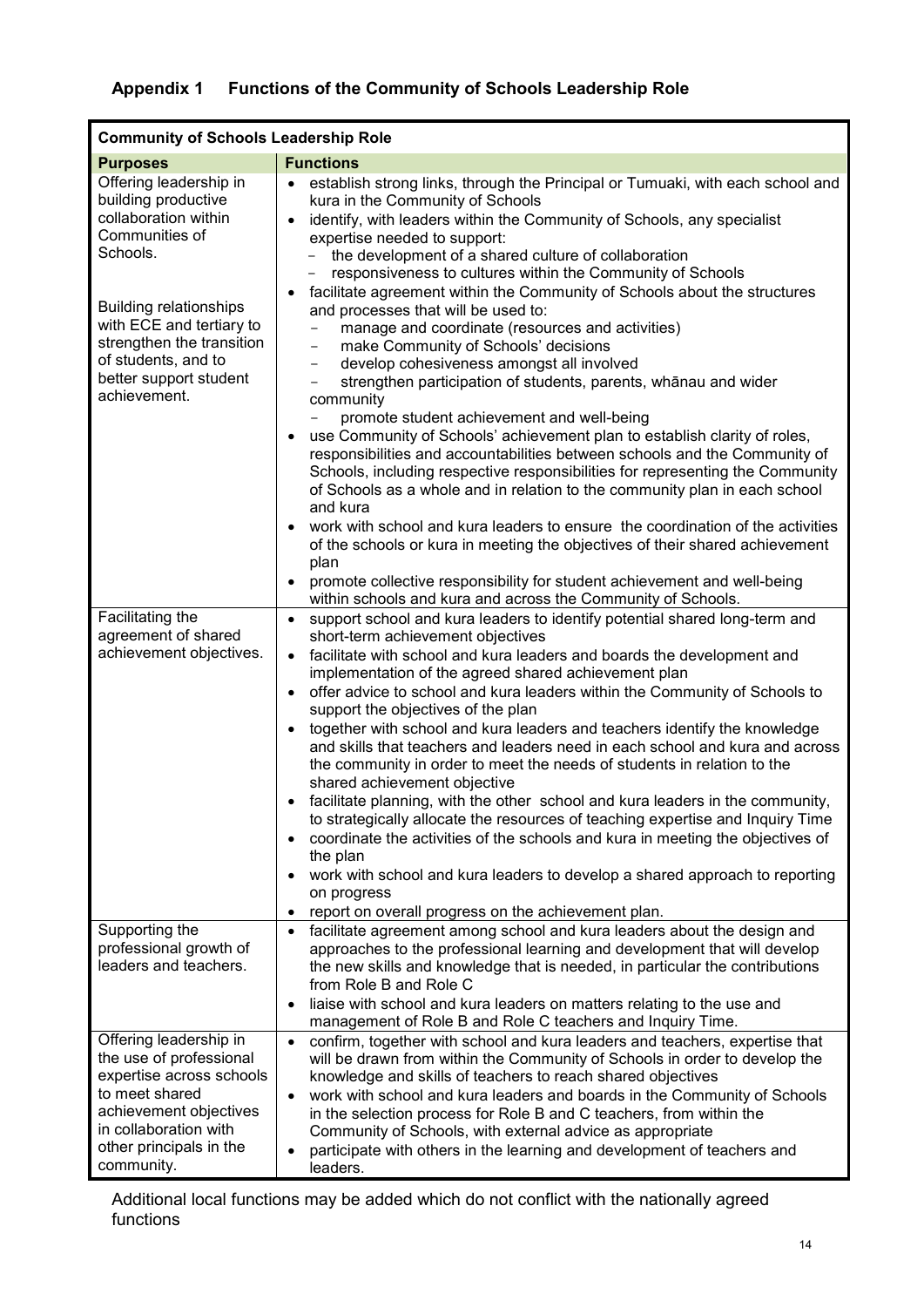# <span id="page-14-0"></span>**Appendix 2 Draft professional standards framework**

The following Professional Standards Framework has two domain areas, seven focus areas and broad content standards under each, as appropriate to each of the three new roles. This high level standards framework can be reviewed and further developed to provide greater specificity around the elements of effective practice applicable to each role in the context of the Writing Group's stage two work (full professional standards).

It is important to note that this framework contains broad content standards only. These will be reviewed and developed further in the context of writing full professional standards in stage two (post December 2014). This will entail determining what further levels of detail are required for the standards.

In the context of this later work, it is suggested that it would be useful to develop a matrix that links the full professional standards to the RTC's, in a similar way to how Tātaiako has been linked to the RTC's. Cultural competencies for the teachers of Pasifika learners are currently being developed. It is assumed that they would be linked to the RTC's in the same way as Tātaiako.

| PROFESSIONAL STANDARDS FRAMEWORK Community of Schools Leadership role:<br><b>PROFESSIONAL KNOWLEDGE IN PRACTICE - AKO</b> |                                                                                                                                                                                                                                                                                                                                                      |
|---------------------------------------------------------------------------------------------------------------------------|------------------------------------------------------------------------------------------------------------------------------------------------------------------------------------------------------------------------------------------------------------------------------------------------------------------------------------------------------|
|                                                                                                                           | <b>STANDARDS</b>                                                                                                                                                                                                                                                                                                                                     |
| <b>Bicultural</b><br>knowledge and<br>practice                                                                            | Across a CoS, leads and develops expertise in leadership and teaching in<br>bicultural and/or bilingual Aotearoa New Zealand to achieve the strategic<br>direction to support improved* outcomes for Māori students.                                                                                                                                 |
| <b>Planning for</b><br><b>Success</b>                                                                                     | Coordinates and leads collective evidence-based inquiry processes to plan,<br>implement and review effectiveness in progressing CoS goals to improve*<br>outcomes for diverse (all) learners.                                                                                                                                                        |
| <b>Effective</b><br>teaching and<br>learning                                                                              | Leads strategic change across the CoS that strengthens leadership and<br>teaching capability consistent with the current and relevant research evidence<br>to support the learning and achievement** of every student in ways that<br>recognise their identity, language and culture.                                                                |
| <b>Professional</b><br>Learning                                                                                           | Works responsively with colleagues, across the CoS, to identify leaders' and<br>teachers' professional learning strengths and needs using a range of<br>evidence, and works collaboratively to develop their capabilities to improve*<br>leadership, teaching, and learning outcomes for diverse (all) learners, within<br>the context of CoS goals. |

| <b>STANDARDS FRAMEWORK Community of Schools Leadership role:-</b><br>PROFESSIONAL RELATIONSHIPS, VALUES AND ENGAGEMENT - MAHI TAHI |                                                                                                                                                                                                                          |  |
|------------------------------------------------------------------------------------------------------------------------------------|--------------------------------------------------------------------------------------------------------------------------------------------------------------------------------------------------------------------------|--|
| <b>STANDARDS</b>                                                                                                                   |                                                                                                                                                                                                                          |  |
| <b>Values</b>                                                                                                                      | Is open-minded, respects and values the culture, knowledge and expertise of<br>others, shows a willingness to learn and understands their own agency in<br>promoting teaching and learning for all.                      |  |
| <b>Relationships</b>                                                                                                               | Demonstrates openness to learning and constructive problem-solving to build<br>and maintain relationships of challenge, trust and respect within and across the<br>CoS and its home/iwi communities, and beyond the CoS. |  |
| <b>Engagement</b>                                                                                                                  | Activates and develops educationally powerful connections towards shared<br>goals across the CoS and its communities, and beyond the CoS.                                                                                |  |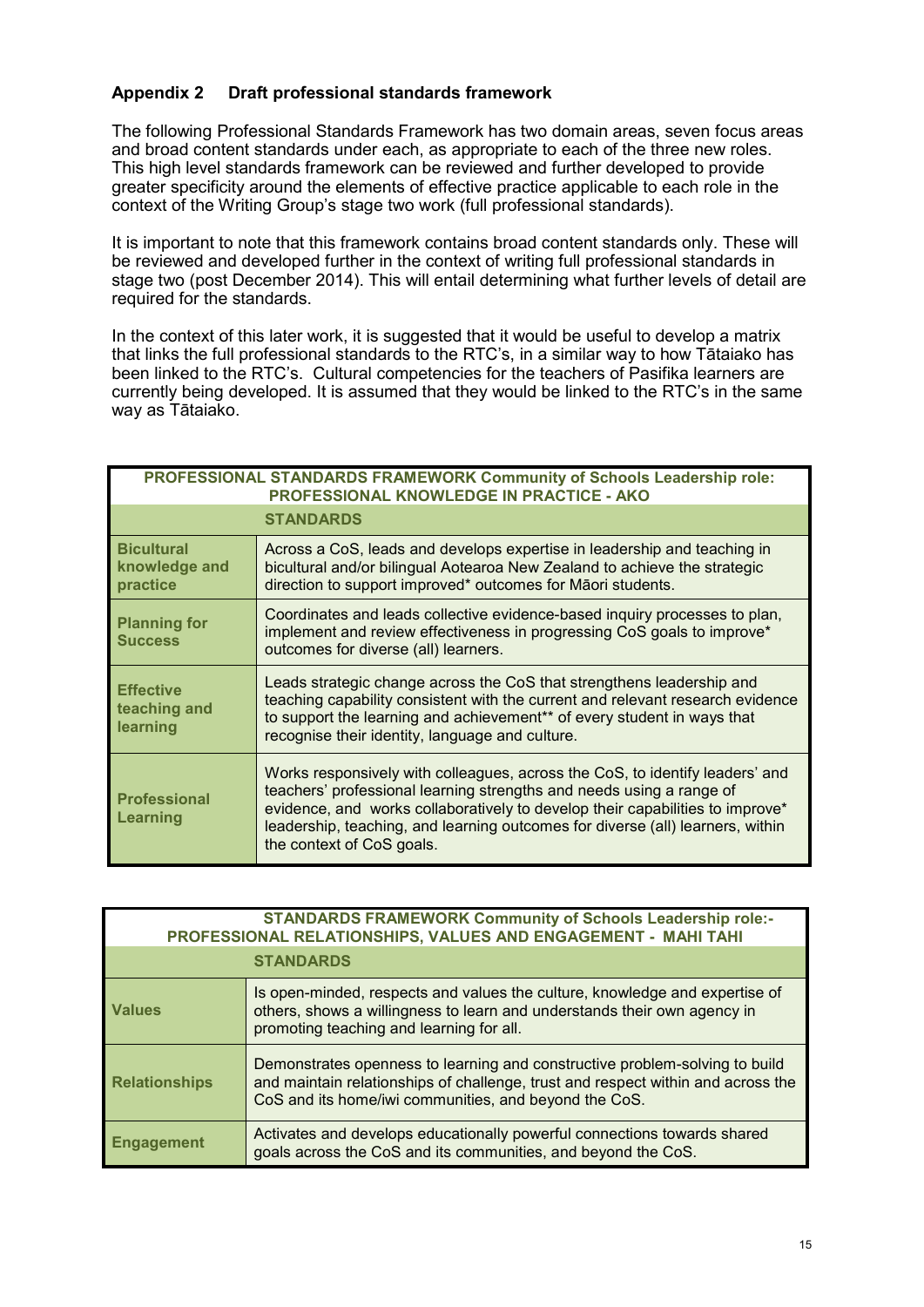\*'Improve' / 'improved' should be read as consistent with the general intent to support system-wide improvement and the BES meaning of 'improvement' as *"optimising ongoing educational improvement in valued outcomes for diverse (all) learners with a priority for accelerated improvement for learners who have been underserved in their education or disadvantaged".*

\*\*'Achievement' should be understood to mean valued outcomes as set out in *The New Zealand Curriculum* and/or *Te Marautanga o Aotearoa* and/or *Te Aho Matua o ngā Kura Kaupapa Māori o Aotearoa* and/or *Te Piko o te Mahuri* including student achievement.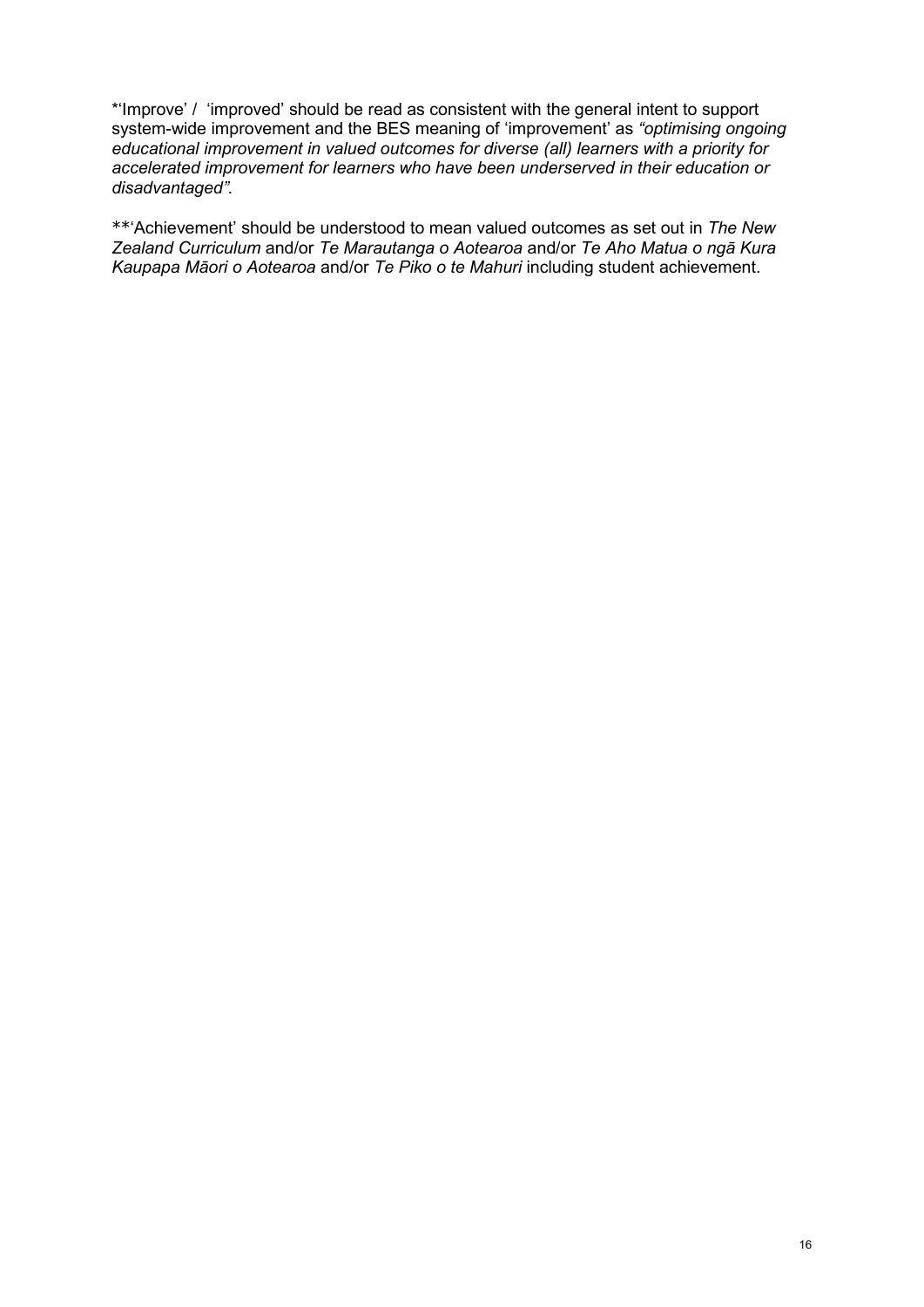# <span id="page-16-0"></span>**Appendix 3 SPCA variation clauses**

# **Community of Schools**

# **3.7 Allowance for Community of Schools Leadership role**

- 1 Each designated Community of Schools will be entitled to recruit for a Community of Schools Leadership role (the role), and be entitled to allocate an allowance for undertaking that role.
- 2 In the first instance the Community of Schools will seek to recruit one principal to the role. A principal who has met the selection criteria, been selected to undertake a Community of Schools Leadership role and has been appointed to the role by their employing board shall be entitled to receive an allowance of \$30,000 per annum. The period of the appointment shall be for a fixed period of up to two years, subject to (4), (6) and (7) below.
- 3 Where a Community of Schools cannot select one principal from within the Community of Schools to the role, the Secretary for Education may agree to alternatives to appointing one principal from within the Community of Schools which may result in alternative arrangements for the payment of the allowance outlined in (2) above and for the provision of the time allowance outlined in (5) below. This approval may be subject to conditions.
- 4 The appointment of a principal to the role may be renewed by the employing board for a maximum of one further period of up to two years, subject to (6) and (7) below, and any conditions set by the Secretary under (3) above.
- 5 The employing board, or boards in combination, shall receive in total a 0.4 FTTE time allowance for the fixed period to enable the appointee(s) to fulfil the functions of the role.
- 6 Where an acting appointment becomes necessary, the allowance, or part thereof as appropriate, will be payable to the appointee(s) undertaking that acting role.
- 7 The allowance may be suspended by the employing board(s) where the principal is undergoing competency processes as outlined in clause 6.2.2, and/or disciplinary processes as outlined in clause 6.3.
- 8 The allowance will cease to become payable in the following circumstances:
	- (a) where the principal ceases to be employed as a principal at that school; or
	- (b) where, with the agreement of the board, in consultation with the Community of Schools, the principal voluntarily relinquishes the role; or
	- (c) where the fixed period of the allowance ends, regardless of whether the principal remains employed at that school; or
	- (d) where the board becomes ineligible to make the allowance available (In such circumstances the principal will be provided with three months' notice, except where there is a lesser period due to the expiry of the fixed term.

#### **Amend Refreshment Leave**

5.6.2 The ability to take up the entitlement to refreshment leave in clause 5.6.1 is subject to:

(d) the maximum leave to which a principal in receipt of the allowance for Community of Schools Leadership is entitled is one school term. Any request for refreshment leave will not be granted unless it has the support of their employing board which shall first consider the needs of the wider Community of Schools.